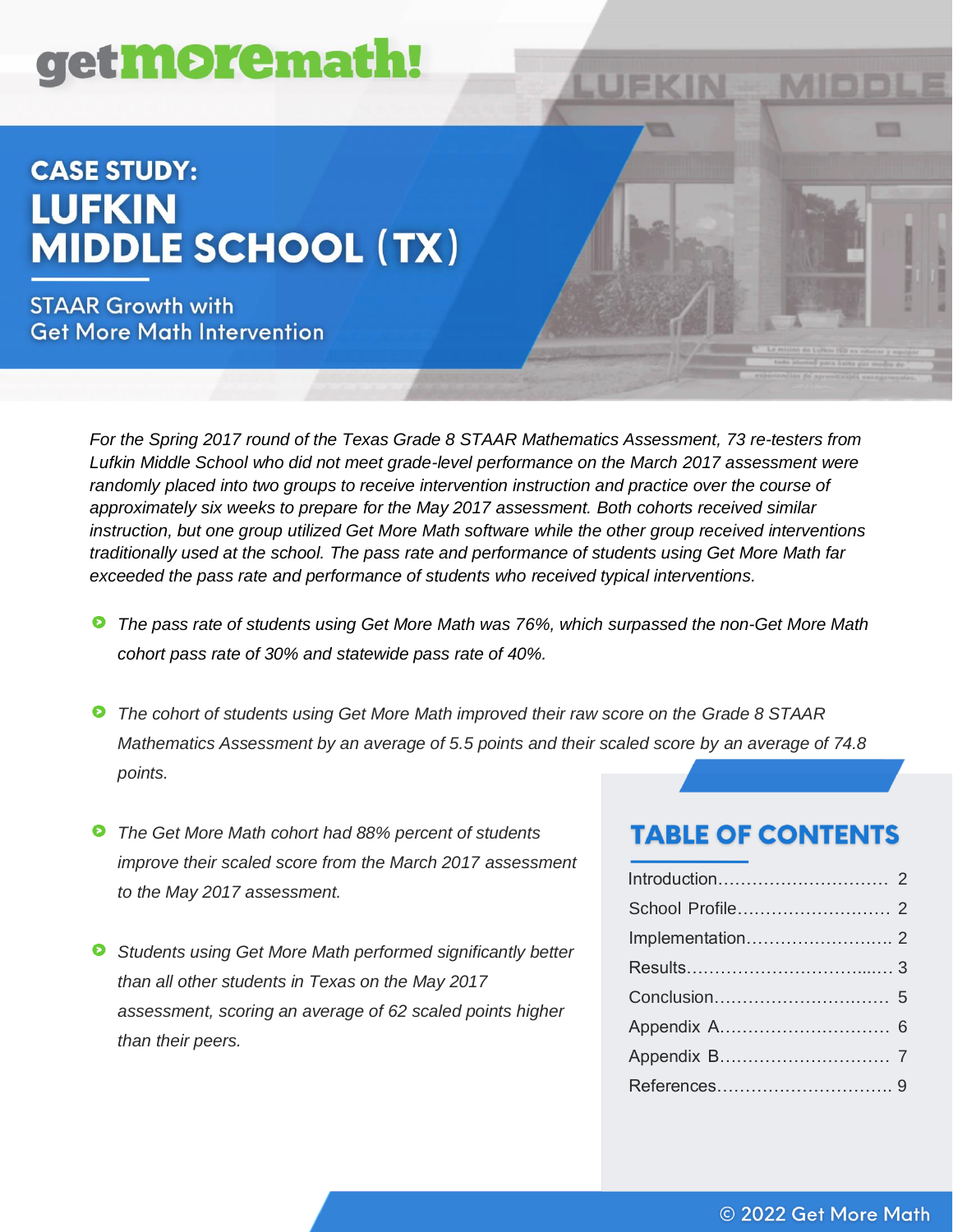# **Introduction**

While incorporating appropriate retrieval practice and other learning strategies is possible without technology, there are ways that computers can address complex issues and analyses that are beyond the capacity of most teachers. Get More Math is a program that provides adaptive, individualized, cumulative practice for mathematics students to increase long-term retention. Get More Math leverages research-based retrieval practice using spacing and interleaving. The software determines which skill a student should attempt, founded on data about the student's strengths, weaknesses, and time since last practicing each skill.

Another way Get More Math addresses complex student needs is through content differentiation. Get More Math is not an instructional tool, so it allows the teacher to deliver the appropriate instruction for students while the software dynamically provides practice problems that are tailored to each student's needs. The program intelligently selects problems for a student from a set of teacher-assigned skills based on each student's past successes and failures, providing each student with a differentiated experience. Little et al. (2009) explained, "the value of differentiation [is] to respond to student readiness… [and provide] opportunities for all students to work with tasks that challenge them" (p. 42). Get More Math also scaffolds individual skills to meet students at the appropriate level. This multi-level approach to individualization of practice keeps students in their zone of proximal development. Murray and Arroyo discussed accessing a student's zone of proximal development as integral in making learning efficient and effective (p. 749).

Get More Math was created by a mathematics teacher in the early 2000's and was refined for over a decade in the classroom before being released to a set of pilot schools in Pennsylvania. This document will discuss the results of the first school in Texas to pilot the program as an intervention tool to a set of eighth-grade students preparing to retake the Spring 2017 STAAR Mathematics Assessment.

# School Profile

Lufkin Middle School (LMS), the only middle school in Lufkin Independent School District, is in eastern Texas. Lufkin ISD serves the city of Lufkin, Texas, and the surrounding area. For the 2020-2021 school year, Lufkin Middle School enrolled 1,690 students in grades 6 through 8 (NCES, 2022). The student population is diverse, with about 26% of the student body white, 31% black, and 40% Hispanic. Lufkin MS is a Title I school, with 84% of the students eligible for free or reduced lunch (NCES, 2022).

# Implementation

The Lufkin Middle School Mathematics Instructional Coach selected Get More Math as a possible intervention solution after learning about the program at a conference. Lufkin had 73 students who did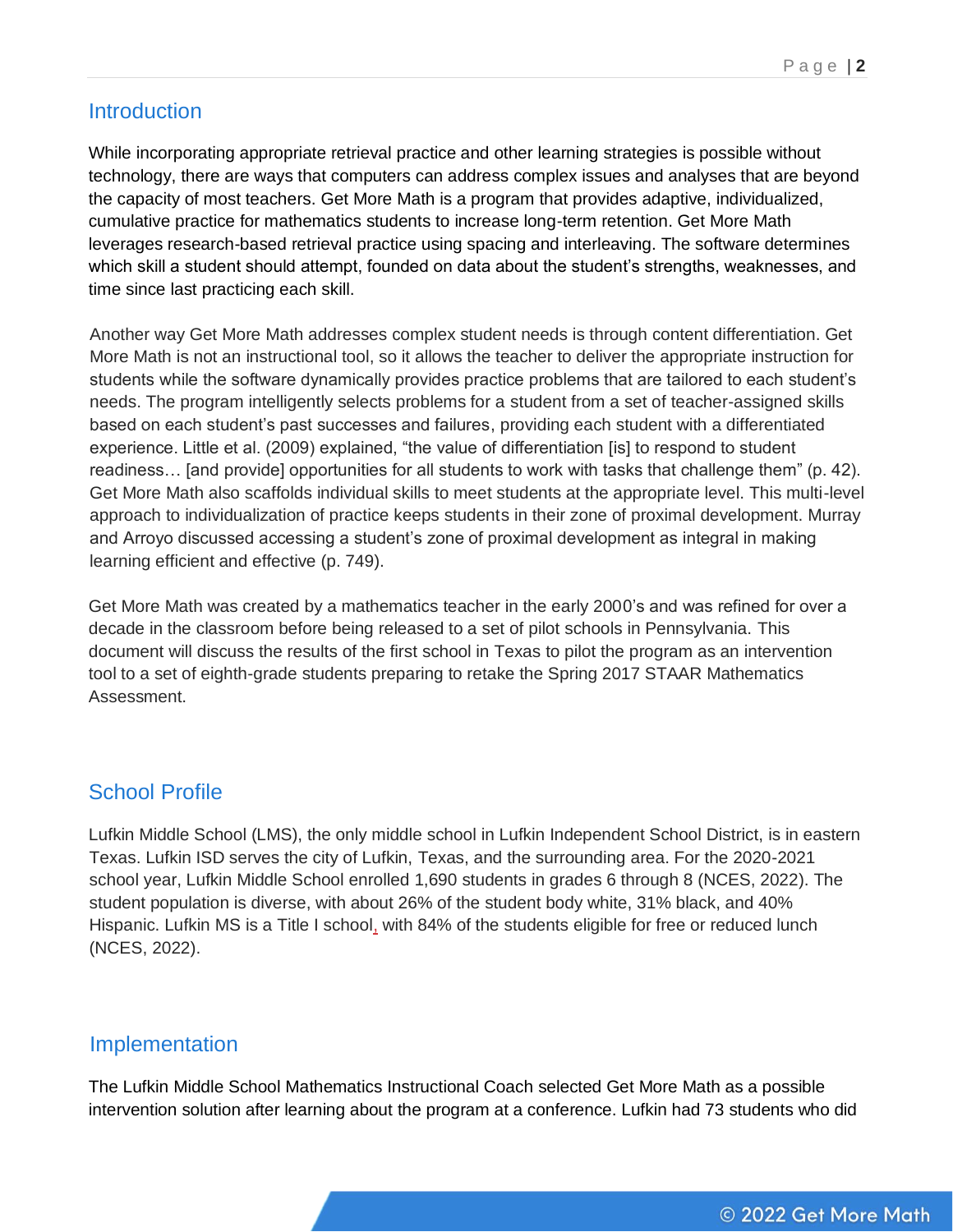not meet the standard for academic readiness on the March 2017 STAAR Grade 8 Mathematics Assessment and needed to retest in May 2017 after receiving intervention outside of regular classroom instruction.

In an effort to test the efficacy of Get More Math, the instructional coach conducted an experiment by splitting the 73 students into two groups, one using Get More Math and the other using traditional intervention. Seventeen students were split between two teachers to receive instruction with Get More Math support, while the remaining 56 students were split among seven teachers to receive instruction and intervention without Get More Math. Students were randomly selected for each of the two groups with confirmation that demographics for the two groups were similar; also, components of instructional delivery were the same for both groups.

#### **Results**

On the Texas STAAR Exam, students are ranked according to four performance levels: Did Not Meet, Approaches, Meets, and Masters. Apart from the Did Not Meet performance level, the percentage of students identified at each level is a cumulative proportion of that level and any higher rating level. For example, if a school has 76% of its testers rated at the Approaches performance level, that means 76% of its students were at the Approaches level or above, including Meets and Masters. Any readiness rating of Approaches or above is considered passing on a STAAR assessment.

The results of the May STAAR Grade 8 Mathematics Assessment indicated notable success for the students using Get More Math at Lufkin Middle School. For the students not using Get More Math, 17 out of 56, or 30%, passed. Thirteen of the 17 students using Get More Math passed the May assessment, a pass rate of 76%.



Figure 1: STAAR Grade 8 Mathematics Performance Levels, LMS, May 2017 Assessment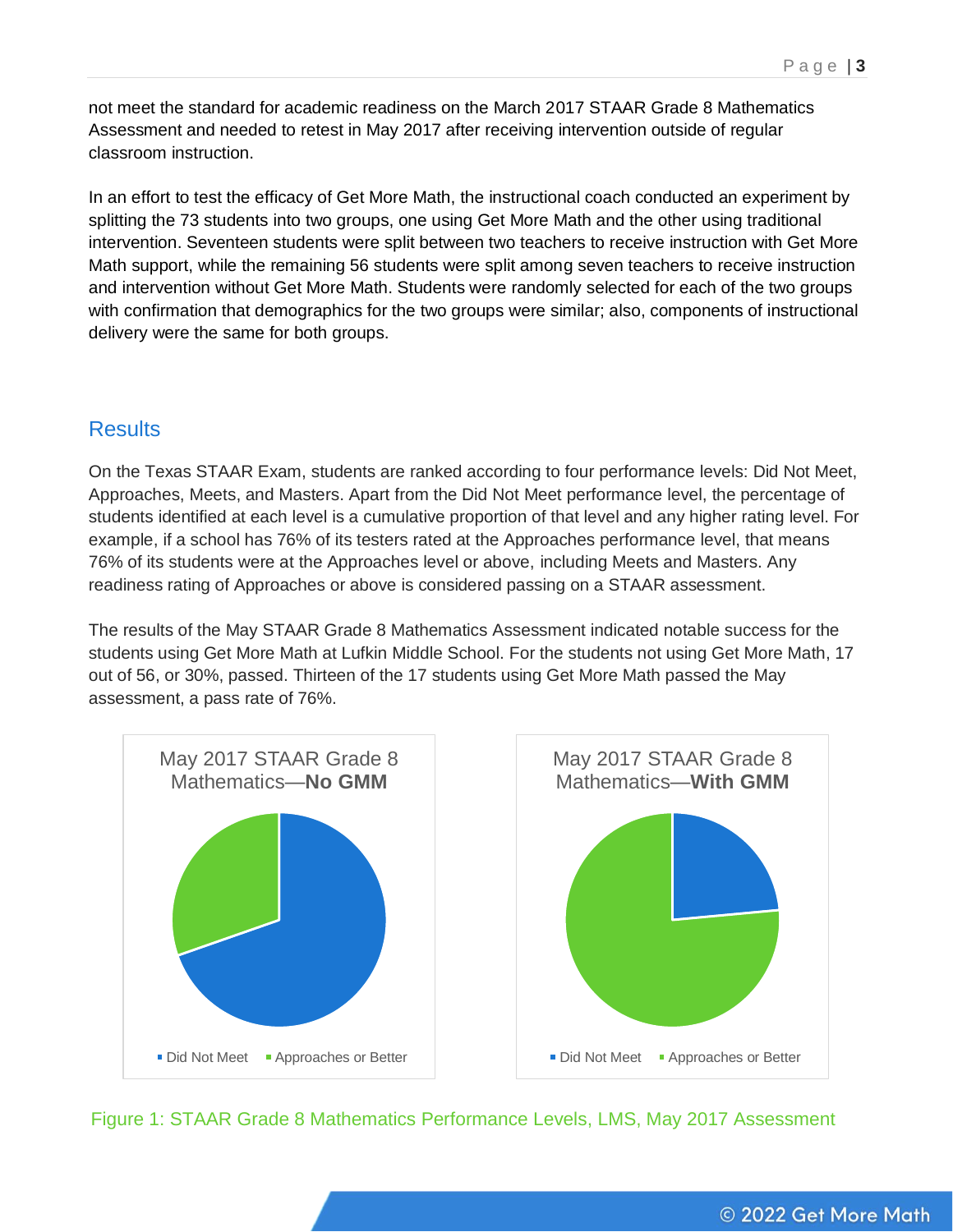The Lufkin Middle School Get More Math users' pass rate was statistically greater ( $p = 0.00274$ , see Appendix B) than the overall pass rate of 40% (Texas Education Agency, 2017) for all other Texas Grade 8 students on the May 2017 administration of the STAAR Mathematics Assessment. More significantly perhaps, the LMS Get More Math users' pass rate was also statistically greater than the pass rate for the LMS students not using Get More Math ( $p \approx 0.001$ , see Appendix B). In addition, the effect size for the difference in proportions, using Cohen's *h*, is 0.96, indicating a large effect size for the difference in proportions (see Appendix B).

Of the 13 Get More Math users who went on to pass the May 2017 round of the STAAR exam, three ended up raising their performance level by two levels from Did Not Meet to Meets. For all 17 Get More Math users, the average raw score growth from the March 2017 exam to the May 2017 exam was 5.53 points. Only two students' raw scores decreased, and that was by only one point each. More importantly, the scaled scores for the 17 Get More Math students increased by an average of 74.76 points, with the two scores that didn't improve decreasing by merely 4 points (see Appendix A).



#### Figure 2: STAAR Grade 8 Mathematics Growth, LMS, Spring 2017 Assessments

Even though growth data is not readily available for all students in the May cohort, the achievement of the Get More Math students from Lufkin on that round of testing can be favorably compared to the achievement of the rest of the state's eighth grade re-testers. The raw score of 22.1 for the Get More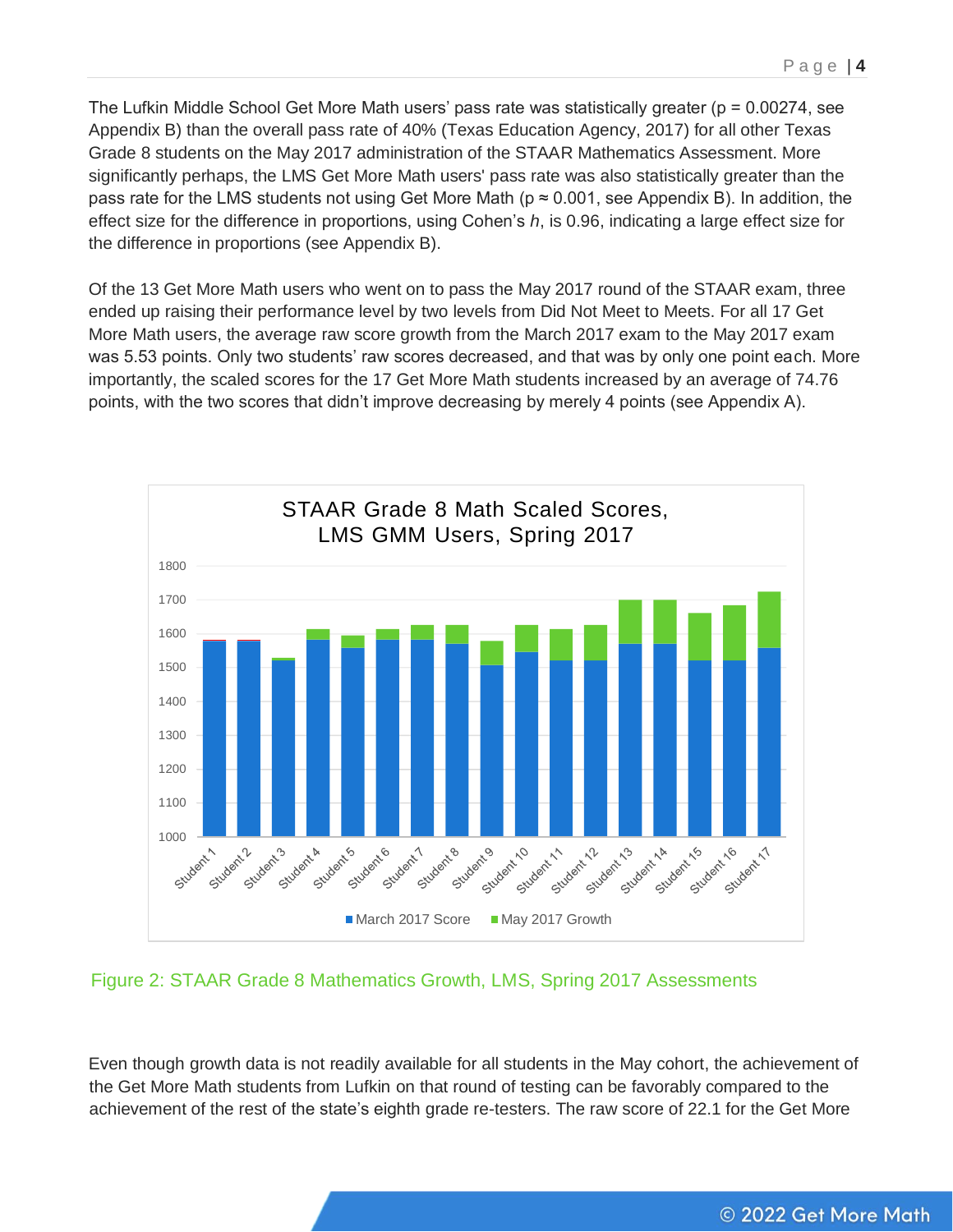Math users at LMS was significantly greater ( $p = 0.0001$ , see Appendix B) than the state average of 17.2, while the scaled score of 1628 was significantly greater (p < 0.0001, see Appendix B) than the state average of 1566 (Texas Education Agency, 2017).

#### **Conclusion**

While Get More Math is known for boosting long-term retention through year-long regular usage, Lufkin Middle School achieved success with its STAAR Assessment re-testers utilizing it in an intervention environment. Students using Get More Math at LMS performed notably better than students not using Get More Math on the May 2017 STAAR Mathematics Assessment.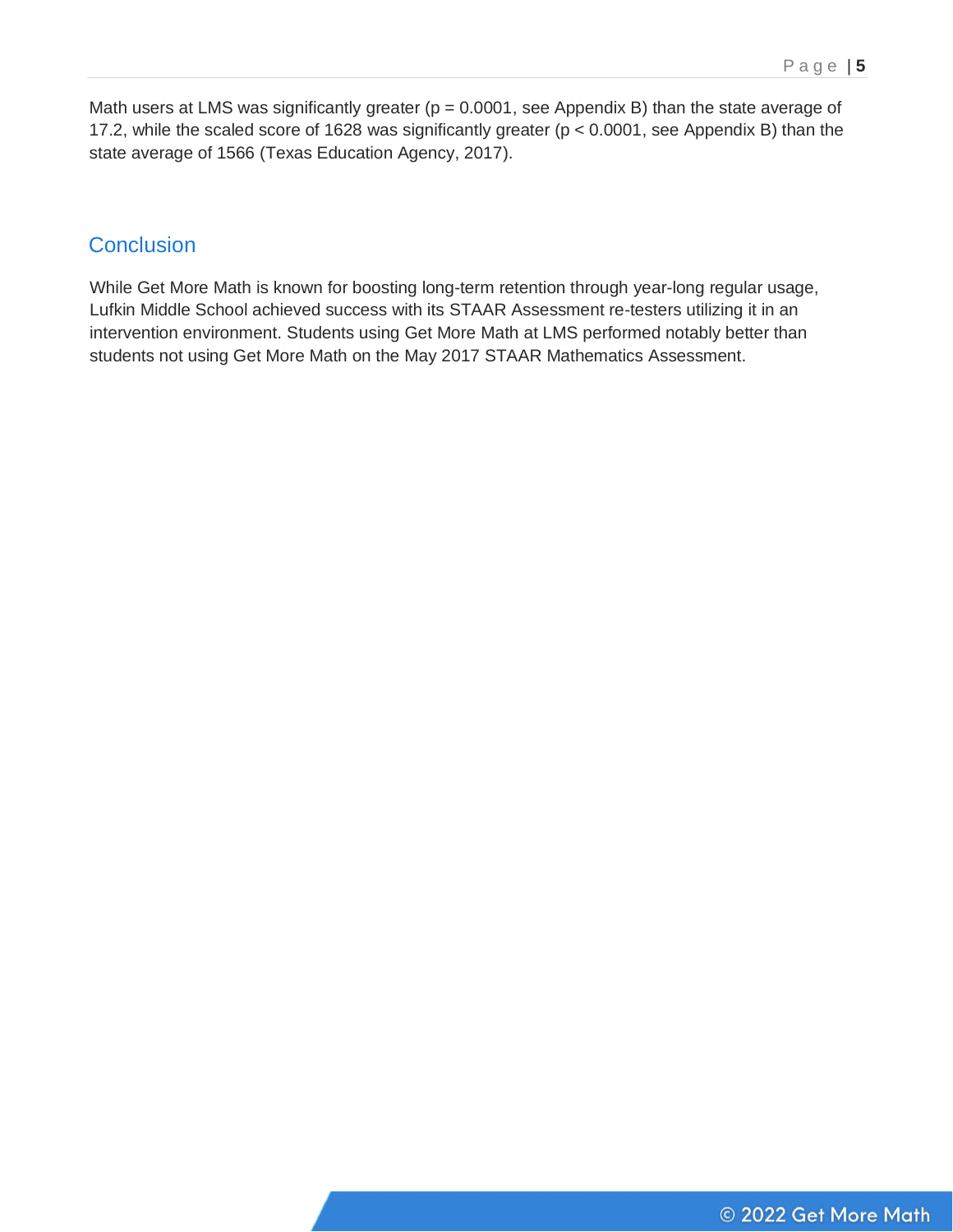# Appendix A: STAAR Grade 8 Mathematics Scores, LMS Re-testers, Spring 2017

|                | <b>Raw Score</b> |          |                 | <b>Scaled Score</b> |          |          |  | <b>Performance Level</b> |            |           |
|----------------|------------------|----------|-----------------|---------------------|----------|----------|--|--------------------------|------------|-----------|
| <b>Student</b> | <b>March</b>     | May      | Growth          | <b>March</b>        | May      | Growth   |  | <b>March</b>             | May        | Growth    |
| Student 1      | 19               | 18       | $-1$            | 1583                | 1579     | $-4$     |  | <b>DNM</b>               | <b>DNM</b> |           |
| Student 2      | 19               | 18       | $-1$            | 1583                | 1579     | $-4$     |  | <b>DNM</b>               | <b>DNM</b> |           |
| Student 3      | 14               | 14       | 0               | 1521                | 1529     | 8        |  | <b>DNM</b>               | <b>DNM</b> |           |
| Student 4      | 19               | 21       | 2               | 1583                | 1614     | 31       |  | <b>DNM</b>               | A          | $\ddot{}$ |
| Student 5      | 17               | 19       | 2               | 1559                | 1595     | 36       |  | <b>DNM</b>               | A          | $\ddot{}$ |
| Student 6      | 19               | 21       | 2               | 1583                | 1614     | 31       |  | <b>DNM</b>               | Α          | $\ddot{}$ |
| Student 7      | 19               | 22       | 3               | 1583                | 1626     | 43       |  | <b>DNM</b>               | A          | $\ddot{}$ |
| Student 8      | 18               | 22       | 4               | 1571                | 1626     | 55       |  | <b>DNM</b>               | A          | $\ddot{}$ |
| Student 9      | 13               | 18       | 5               | 1508                | 1579     | 71       |  | <b>DNM</b>               | <b>DNM</b> |           |
| Student 10     | 16               | 22       | 6               | 1547                | 1626     | 79       |  | <b>DNM</b>               | A          | $\ddot{}$ |
| Student 11     | 14               | 21       | 7               | 1521                | 1614     | 93       |  | <b>DNM</b>               | A          | $\ddot{}$ |
| Student 12     | 14               | 22       | 8               | 1521                | 1626     | 105      |  | <b>DNM</b>               | A          | $\ddot{}$ |
| Student 13     | 18               | 28       | 10              | 1571                | 1700     | 129      |  | <b>DNM</b>               | ME         | $\ddot{}$ |
| Student 14     | 18               | 28       | 10 <sup>1</sup> | 1571                | 1700     | 129      |  | <b>DNM</b>               | ME         | $\ddot{}$ |
| Student 15     | 14               | 25       | 11              | 1521                | 1661     | 140      |  | <b>DNM</b>               | Α          | $\ddot{}$ |
| Student 16     | 14               | 27       | 13              | 1521                | 1685     | 164      |  | <b>DNM</b>               | A          | $\ddot{}$ |
| Student 17     | 17               | 30       | 13              | 1559                | 1724     | 165      |  | <b>DNM</b>               | ME         | $\ddot{}$ |
| Mean           | 16.58824         | 22.11765 | 5.529412        | 1553.294            | 1628.059 | 74.76471 |  |                          |            |           |

#### **Performance Levels**

DNM = Did Not Meet A = Approaches ME = Meets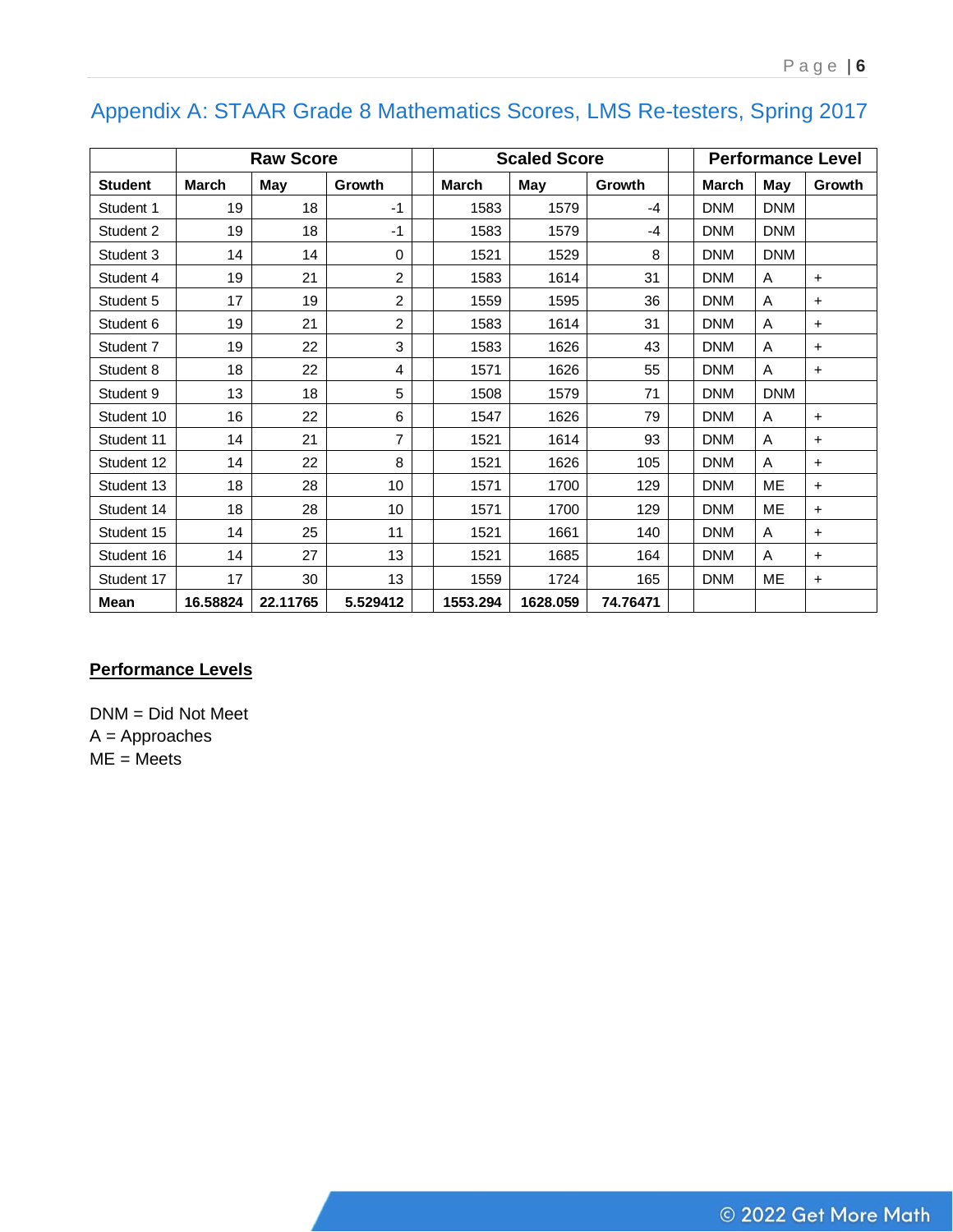# Appendix B: Statistical Tests

May 2017 STAAR Mathematics Grade 8 Assessment Pass Rate: LMS GMM Users vs. Rest of May Testers

**One-sample proportion summary hypothesis test:**

p: Proportion of successes for GMM users at LMS  $H<sub>0</sub>: p = 0.40329482$  $H_A: p > 0.40329482$ 

**Hypothesis test results, using binomial distribution, since the conditions for a one-sample proportion hypothesis z-test are not met:**

$$
p-value = \sum_{n=13}^{17} {17 \choose n}.403^n.597^{17-n} = 0.00274 < 0.01
$$

May 2017 STAAR Mathematics Grade 8 Assessment Pass Rate: LMS GMM Users vs. LMS GMM Non-Users

**Two-sample proportion summary hypothesis test:**

p1: proportion of successes for Get More Math users at LMS (0.76) p2: proportion of successes for non-Get More Math users at LMS (0.30) p<sup>1</sup> - p2: Difference in proportions  $H_0: p_1 - p_2 = 0$  $H_A: p_1 - p_2 > 0$ 

**Hypothesis test results, based on randomization difference of 20,000 trials, since sample sizes are relatively small:**



#### © 2022 Get More Math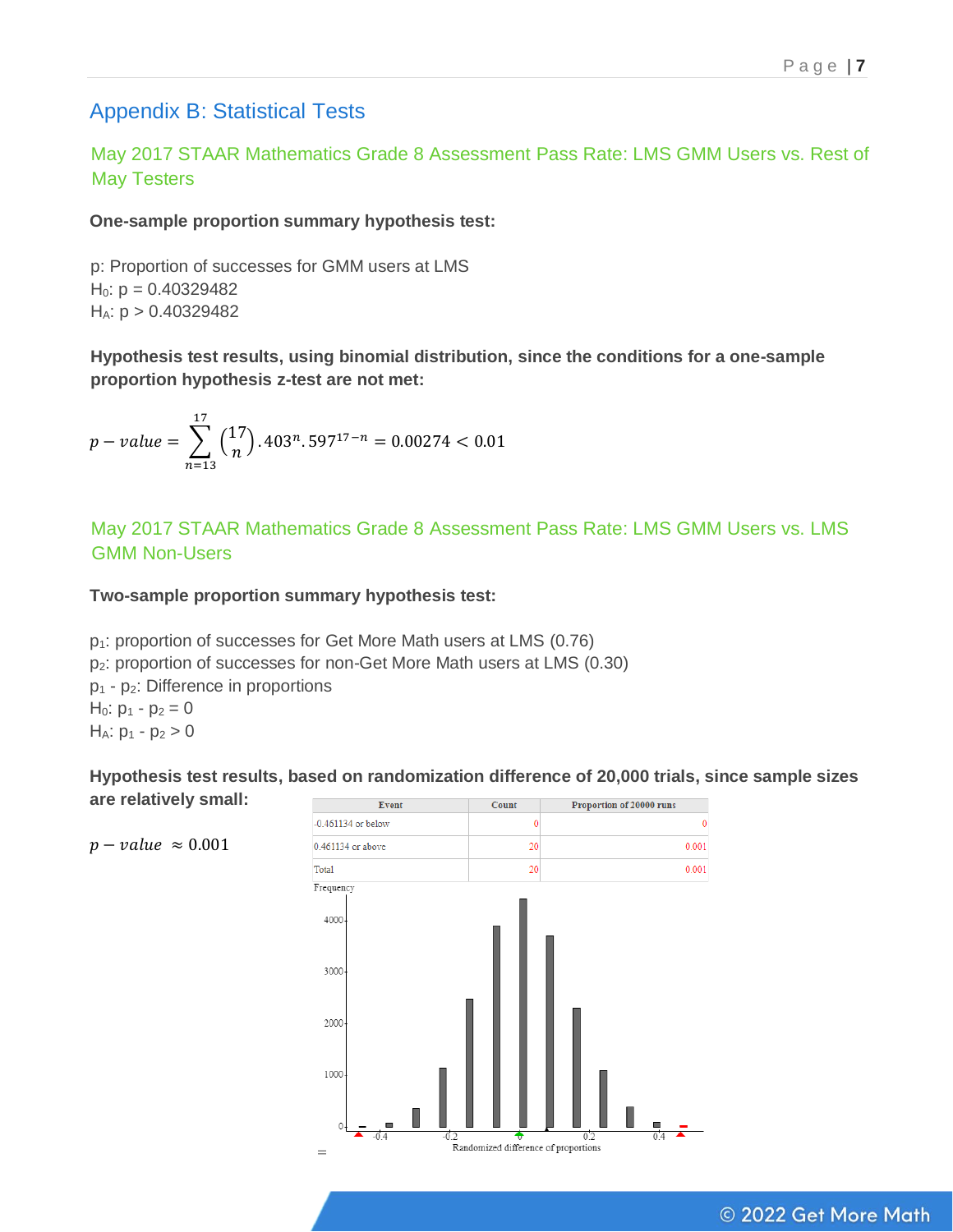#### **Effect Size, using Cohen's** *h***:**

$$
h = 2\sin^{-1}\sqrt{0.76} - 2\sin^{-1}\sqrt{0.30} = 0.96
$$

May 2017 STAAR Mathematics Grade 8 Assessment Raw Score: LMS GMM Users vs. Rest of May Test Takers

#### **One-sample T hypothesis test:**

μ: Mean raw score of Get More Math users at LMS  $H_0: μ = 17.2$  $H_A: μ > 17.2$ 

#### **Hypothesis test results:**

|      | Variable Sample Mean Std. Err. DF T-Stat |  | P-value |
|------|------------------------------------------|--|---------|
| var1 | 22.117647 1.0392388 16 4.7319702 0.0001  |  |         |

#### May 2017 STAAR Mathematics Grade 8 Assessment Scaled Score: LMS GMM Users vs. Rest of May Test Takers

#### **One-sample T hypothesis test:**

μ: Mean scaled score of Get More Math users at LMS  $H<sub>0</sub>: μ = 1566$  $H_A: μ > 1566$ 

#### **Hypothesis test results:**

|                  | Variable Sample Mean   Std. Err.   DF    |  | T-Stat | P-value |
|------------------|------------------------------------------|--|--------|---------|
| var <sub>2</sub> | 1628.0588 12.517479 16 4.9577733 <0.0001 |  |        |         |